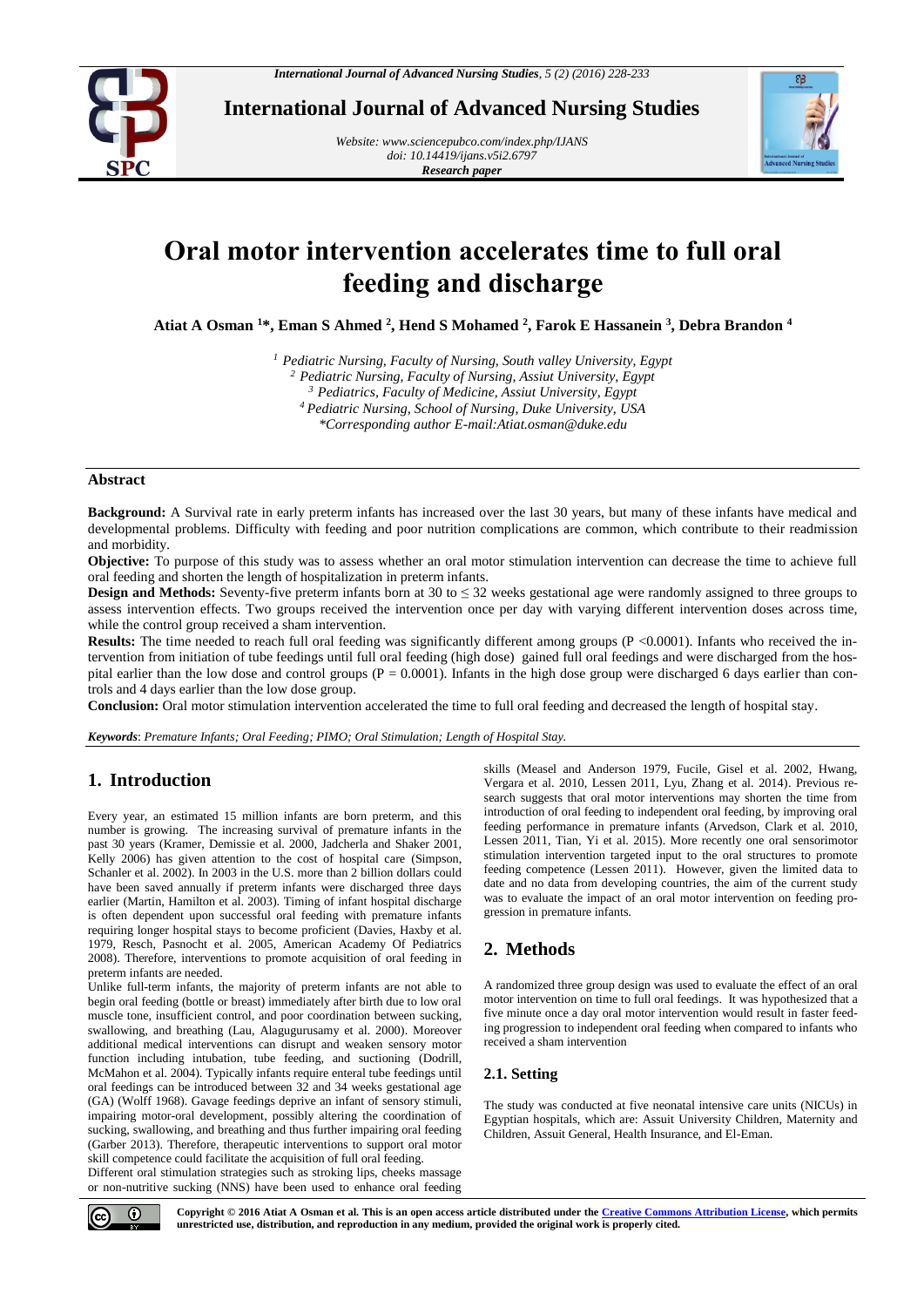#### **2.2. Subjects**

A convenient sample of 75 clinically stable preterm infants born at 30 to  $\leq$ 32 weeks GA were recruited. Infants < 30 weeks were excluded because in Egypt like elsewhere, the standard of care is to begin oral feeding after 30 weeks (Delaney and Arvedson 2008). In addition, in Egypt, preterm infant survival before 30 weeks GA is low making these preterm infants difficult to be included in the study. Infant's GA was determined by neonatologist's admission Ballard gestational age assessment (Ballard, Khoury et al. 1991). Inclusion criteria also included appropriate for gestational age to excluded possibility of growth restrictions (Alexander, Himes et al. 1996). Infants who (a) had documented or suspected congenital anomalies, (b) were experiencing necrotizing enterocolitis (NEC), (c) had a brain injury (including intraventricular hemorrhage), (d) were receiving assistive ventilation or high-flow nasal cannula more than 4L/h, or (e) were clinically unstable per the medical staff were excluded from the study because they have known delays in acquisition of oral feeding or their medical condition precluded their participation in the intervention. The sample consisted of two intervention groups with low and high intervention doses and a control group, each with 25 infants (Fig. 2):

- 1) Group A, received a 5-minute premature infant oral motor intervention (PIOMI) once per day for 7 consecutive days or until oral feedings were initiated, whichever came first (low dose).
- 2) Group B, received a 5-minute PIOMI once per day until independent oral feeding was established (high dose).
- 3) Control group received a sham intervention to keep staff blinded to the infants' group assignment.

Power analysis, effect sizes were calculated for all outcome variables using Cohen's definition. Effect sizes of 0.2, 0.5, and 0.8 were considered small, moderate, and large respectively (Cohen 1992). Data were analyzed using SAS version 9.3 Using mean and standard deviation values from a previous study by Fucile et al (Fucile, Gisel et al. 2002) and a power of 80% and confidence level of 95%, we required a sample size of 10 for each group.

All infants were randomly assigned to control and experimental groups by three fixed blocks method to ensure that the groups would be equal. The group assignments were unknown to the nursing and medical staff to minimize bias in ordering or providing oral feeding. The study was approved from School of Nursing, Assuit University, Egypt. In addition, managers from each hospital provided their support after reviewing the study proposal. All data collection occurred in Egypt. Approval was also obtained from Duke University, North Carolina, USA where the research was completed.

### **2.3. Intervention**

The PIOMI was used to stimulate the oral muscles of the premature infant to enhance their maturation and strength. This stimulation intervention is modeled after the work of Lessen (2011). Good intervention inter- and intra-reliability measured by test retest method is reported in the literature (Goebel. 2010). The intervention includes stroking and pressure to the structures in and around the mouth. The 5-minute stimulation activates muscle contraction with passive movement and resistance to build strength by providing finger stroking and pressure on the lips, cheeks, jaw, and tongue (Beckman 2006, Lessen 2011).

Experimental groups received the 5-minute stimulation intervention once a day for either seven consecutive days (low dose) or until the premature infant was able to consume eight bottles orally in a day (high dose). All infants received the daily intervention immediately before a feeding inside their incubator to minimize the handling required. The first three minutes of the stimulation was focused on stroking oral structures and the last 2 minutes were NNS using a pacifier. If an infant was irritable or not stable before or during the intervention, the intervention was skipped until the infant was stable again. Medical unstable was defined as episodes of oxygen desaturations, apnea, or bradycardia during the intervention. The intervention was completed by the first author. Training on the intervention was completed with the use of detailed training materials developed by Lessen (Lessen 2011). In addition, a pilot study was completed with six infants to test the applicability and feasibility of the intervention.

Infants in control group did not receive any oral motor intervention. They received a sham intervention which included the investigator standing at the bedside during the pre-feeding period with both hands inside the isolette for 5 minutes, using random and fake hand movement to maintain blinding for group assignment.

#### **2.4. Outcome measures**

Time to full oral feeding, was defined as the number of days from beginning of oral feeding until independent oral feeding was achieved. Independent oral feeding was defined as consuming 100% of eight oral bottle feedings in a day without intolerance signs such as vomiting, abdominal distention, tachycardia, and tachypnea, or supplement by tube feeding. Eight phases were used to measure infants' feeding progression. These phases included when the infant was able to consume one bottle per day at phase one to eight bottles per day at phase eight and was calculated by the number of full bottles consumed each day. Each phase was successfully completed before the infant could move to the next phase. For example, if an infant progressed to phase three with three bottles per day, and in the following day he only consumed two bottles (phase two), then all of this time frame was categorized as phase two.

Length of hospital stay was defined as the numbers of days from the admission day to the date of discharge. At the study NICUs, there was no required weight or postmenstrual age (PMA) criteria that constrained discharge, but full oral feeding is considered.

Other outcome measures included days of life, PMA and infants' weight through three millstones (introduction of oral feeding, full oral feeding, and discharge).

#### **2.6. Procedure**

Daily the subjects were assessed to follow their progress, the intervention began on the day of the infant's first tube feeding. The intervention continued for up to one week in Group A (low dose) and until full oral feedings were achieved in Group B (high dose) (Fig. 1). Introduction of oral feeding was the attending physician's decision. Informed consent obtained from parents after explanation the aim of the study.

#### **2.7. Statistical analysis**

Descriptive statistics were used to describe the sample. A Kruskall-Wallis, test for pairwise comparison was used to assess the outcome variables because of the small sample size  $(N=25)$  in each group and the skewness in the data. The level of significance was set at 0.05 (two-tailed).



**Fig. 1:** Experimental Groups Time Line. \*Control Group Received Only Sham Intervention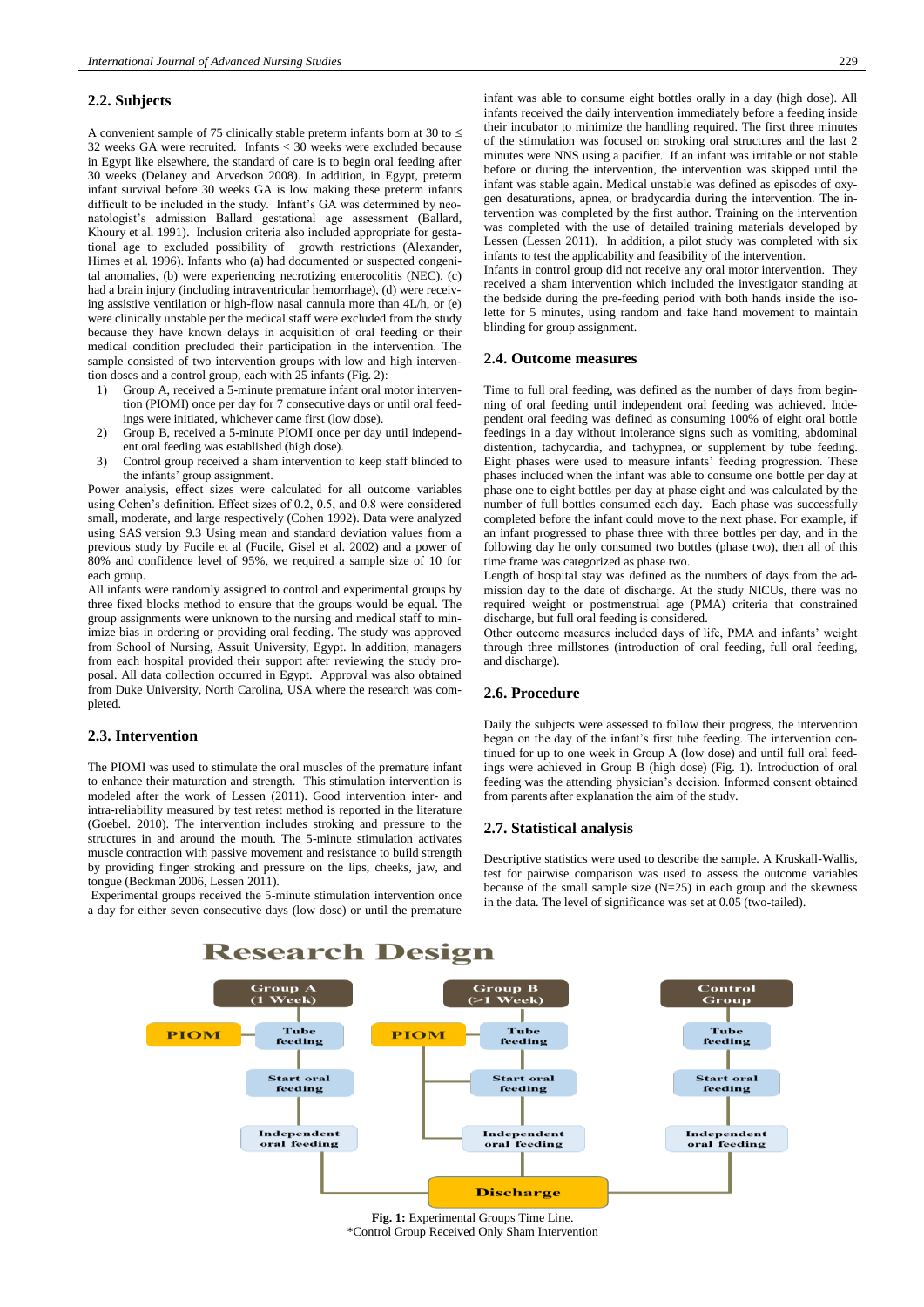# **3. Results**

| <b>Table 1:</b> Premature Infants' Characteristics |                     |                           |                     |                        |         |  |  |  |
|----------------------------------------------------|---------------------|---------------------------|---------------------|------------------------|---------|--|--|--|
|                                                    |                     | <b>Experimental Group</b> |                     |                        |         |  |  |  |
| Variables                                          | Total sample $N=75$ | Group A (low dose)        | Group B (High dose) | Group C Control $N=25$ | P-Value |  |  |  |
|                                                    |                     | $N=25$                    | $N = 2.5$           |                        |         |  |  |  |
| Gestational age distribution, n (%)                |                     |                           |                     |                        |         |  |  |  |
| 30 weeks                                           | 30(40.0)            | 9(36.0)                   | 11(44.0)            | 10(40.0)               | 0.8637  |  |  |  |
| 31 weeks                                           | 8(10.7)             | 2(8.0)                    | 2(8.0)              | 4(16.0)                |         |  |  |  |
| 32 weeks                                           | 37(49.3)            | 14(56.0)                  | 12(48.0)            | 11(44.0)               |         |  |  |  |
| Birth weight, kg                                   |                     |                           |                     |                        |         |  |  |  |
| Mean $\pm$ SD                                      | $1.5 \pm 0.2$       | $1.5 \pm 0.3$             | $1.5 \pm 0.2$       | $1.5 \pm 0.3$          | 0.984   |  |  |  |
| Median $(25^{th}, 75^{th})$                        | 1.5(1.3, 1.7)       | 1.5(1.2, 1.7)             | 1.5(1.3, 1.6)       | 1.4(1.3, 1.7)          |         |  |  |  |
| Min, Max                                           | (1.1, 2.1)          | (1.1, 2.1)                | (1.2, 1.9)          | (1.1, 2.1)             |         |  |  |  |
| Gender, $n$ $(\%)$                                 |                     |                           |                     |                        |         |  |  |  |
| Female                                             | 29(38.7)            | 11(44.0)                  | 9(36.0)             | 9(36.0)                | 0.8716  |  |  |  |
| Male                                               | 46(61.3)            | 14(56.0)                  | 16(64.0)            | 16(64.0)               |         |  |  |  |

Seventy-five premature infants were included in the study. They had a mean birth weight of 1.5 kilograms  $\pm$  0.2. Infants' gestational age at birth ranged from 30 to 32 weeks with no statistical differences between the three groups in baseline characteristics (Table 1).

Kruskall-Wallis Test for continuous variables; Fisher Exact Test for categorical variables; two tailed test results with significance set at P  $\leq 0.05$ ; SD = Standard Deviation;  $25<sup>th</sup>$ ,  $27<sup>th</sup> = 25<sup>th</sup>$ ,  $27<sup>th</sup>$  percentile; Max, Min = Maximum, Minimum.

# **3.1. Feeding progression**

The time to full oral feeding for the total sample was a mean of 10.5 days (S.D.= 3.7) with a range from 4 to 19 days. Comparisons among groups revealed that the high dose intervention group achieved independent oral feeding in significantly fewer days when compared to either the low dose intervention or control groups (medians 8, 11, and 13 respectively) (P < 0.0001)(Fig 2).



**Fig. 2:** Feeding Progression Period for Total Sample and Among Each Group. A= Experimental Group Receive Low Dose Intervention; B = Experimental Group Receive High Dose Intervention; C = Control Group.

# **3.2. Length of hospital stay**

Infants in the high dose intervention group were also discharged from NICU significantly earlier than the other two groups. They were discharged four days earlier than the low dose intervention group and 6 days earlier than the control group (p=0.0001) (Fig. 3).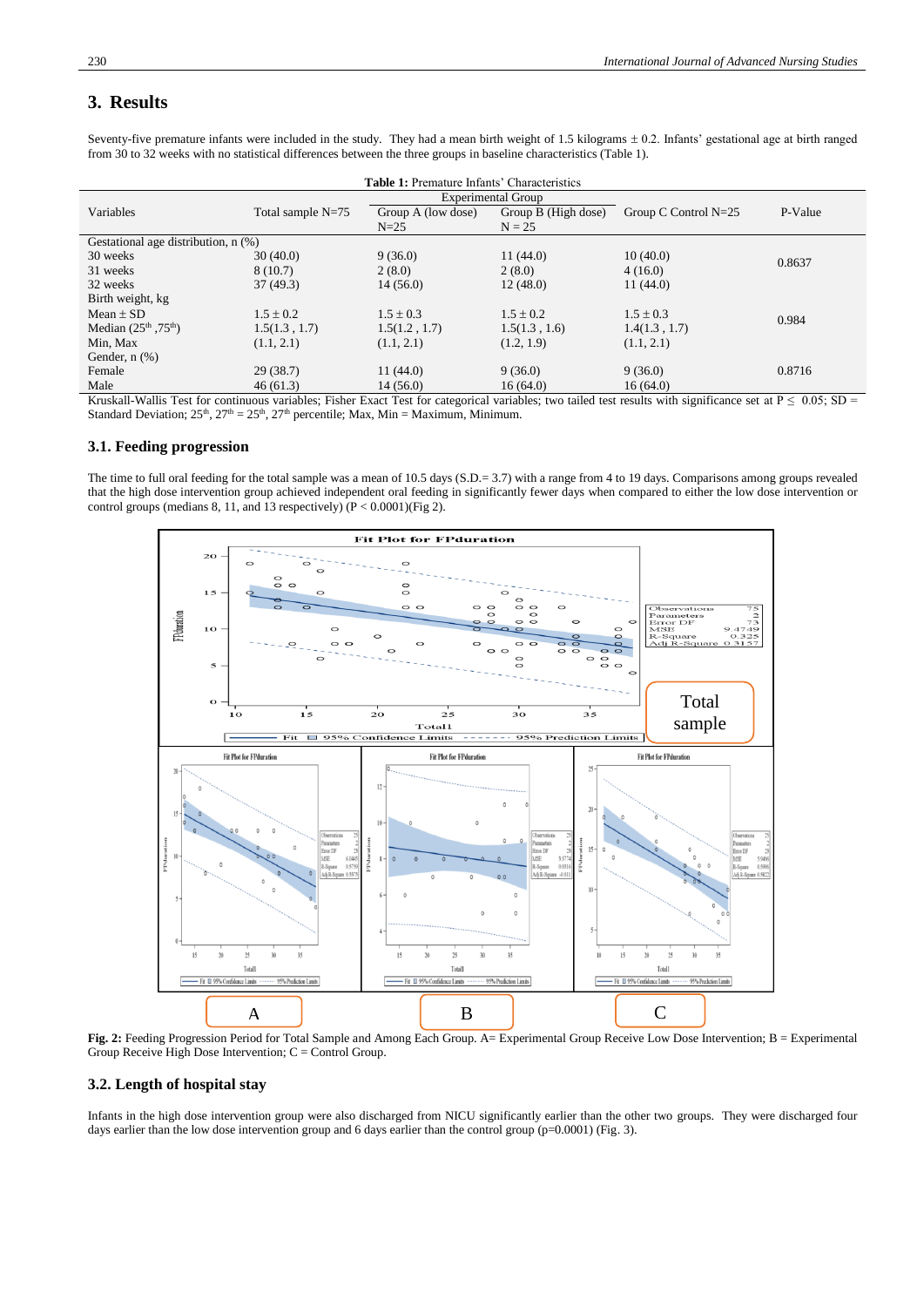

#### **3.3. Other infants' indicators**

There were no significant differences between infants' weight or age at the beginning of oral feeding ( $P = 0.698$ ,  $P = 0.1154$ ), but significant differences in weight gain was observed between the initiation of oral feedings and at discharge among groups ( $\overline{P} = 0.0568$ ), as the experimental groups in a particular the high dose group gain weight, while control group loss some weight (Table. 2). For age, infants group who received the intervention significantly reach full oral feeding younger than controls (P < 0.0001) (Fig. 4). High dose group gain full oral feeding when they were aged about 11 days PMA, in comparison controls were 17 days PMA (Mean $\pm$ SD; 11.4  $\pm$ 1.9, 16.7  $\pm$  4.2 respectively).



**Fig. 4:** Premature Infants' Days of Life during Feeding Progression.

| <b>Table 2:</b> Infant Weight Gain through Study Groups |                                 |                 |                     |         |  |  |  |  |
|---------------------------------------------------------|---------------------------------|-----------------|---------------------|---------|--|--|--|--|
| Weight gain                                             | <b>Experimental Group</b>       |                 |                     |         |  |  |  |  |
|                                                         | Group A                         | Group B         | Control Group $(C)$ | P-Value |  |  |  |  |
|                                                         | $N=25$<br>High Dose<br>Low Dose |                 |                     |         |  |  |  |  |
|                                                         | $N=25$                          | $N=25$          |                     |         |  |  |  |  |
| Weight gain, kg                                         |                                 |                 |                     |         |  |  |  |  |
| Mean $\pm$ SD                                           | $0.05 \pm 0.18$                 | $0.10 + 0.23$   | $-0.04 \pm 0.11$    |         |  |  |  |  |
| Median $(25^{\text{th}}, 75^{\text{th}})$               | 0.04                            | 0.05            | 0.00                | 0.0568  |  |  |  |  |
|                                                         | (0.09, 0.16)                    | $(-0.04, 0.12)$ | $(-0.12, 0.04)$     |         |  |  |  |  |
| Min, Max                                                | $(-0.24, 0.44)$                 | $(-0.16, 0.82)$ | $(-0.25, 0.17)$     |         |  |  |  |  |

Kruskall-Wallis Test used; A posteriori Wilcoxon Two-Sample Test for Pairwise Comparison; two tailed test result with significance set at  $P \le 0.05$ ; SD = Standard Deviation;  $25^{\text{th}}$ ,  $27^{\text{th}} = 25^{\text{th}}$ ,  $27^{\text{th}}$  percentile; Max, Min = Maximum, Minimum; Summary of Pairwise Comparisons: (B > A) > C.

# **4. Discussion**

The findings from this study provided additional evidence that an oral stimulation intervention can decrease the time to full oral feeding and decrease hospital length of stay. In addition, infants who were exposed to the intervention throughout their feeding progression did better than the infants receiving a more limited intervention or the control group. Infants who received the high dose intervention also gained more weight across the feeding progression and at hospital discharge suggesting they were able to consume a higher volume and thus more calories. A previous study that used the same intervention for seven consecutive days in a younger group of 19 premature infants (26-29 weeks) found that infants who received the oral stimulation reached full oral feeding five days earlier than the control group, and were discharged from the hospital 2.6 days earlier. Consistent with previous research (Bier, Ferguson et al. 1993, Simpson,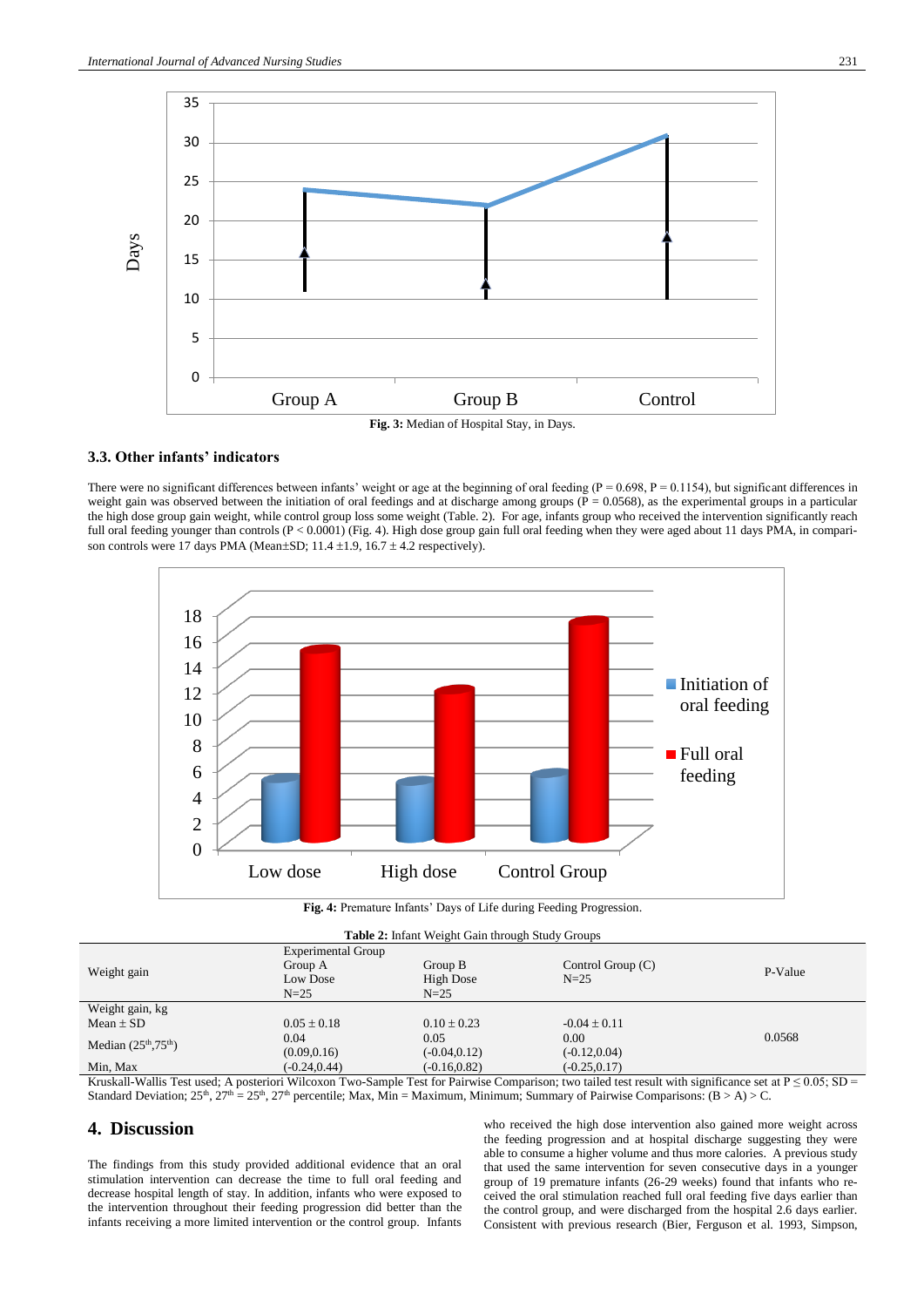Schanler et al. 2002, Yildiz and Arikan 2012) infants weight at discharge was not significantly different.

Oral simulation interventions should not only accelerate time to full feedings, but also the time to the introduction of oral feedings. However, there were no differences among any of the groups in this study regarding time of introduction of oral feeding. These findings are understandable given infant participants were stable and therefore could move more quickly from tube to oral feedings. Further, the narrow gestational age range at birth of the recruited infants (at 30 to  $\geq$  32 weeks GA) combined with the standard implementation of oral feedings around 31 weeks PMA in Egypt, resulted in all infants beginning oral feeding around the same time. In Egypt the small numbers of infants born at  $<$  30 weeks precluded the inclusion of a larger age range of infants, but should be considered in future research.

As the intervention accelerate the time to full oral feeding, consequently premature infants discharge earlier. American academy of Pediatric considered full oral feeding as a criterion for discharge in premature infants (American Academy Of Pediatrics 2008). Like similar studies of oral stimulation, the intervention groups had a decreased hospital LOS (Measel and Anderson 1979, Field, Ignatoff et al. 1982, Sehgal, Prakash et al. 1990). On average prior studies employed the oral intervention for 7 days. However, in this study infants who received the intervention from initiation of tube feedings to full oral feedings had the shortest length of stay. In contrast, two other studies found no differences in hospital LOS between the oral stimulation and control groups, however, they hypothesized that the lack of universal discharge guidelines may have contributed to the lack of significance (Fucile, Gisel et al. 2002, Bragelien, Rokke et al. 2007, Younesian, Yadegari et al. 2015).

The effectiveness of the oral motor intervention may be in part due to the combined stroking and non-nutritive stimulation strategies. The PIOMI increases the strength of the oral motor muscles as it stimulate the motor function, thereby stimulating the anatomical structures needed to engage in competent safe oral feeding. However, research in this area has mixed results; Non-nutritive work is considered by some as a necessary preparatory phase so the premature infant can be competent when nutritive sucking is introduced (Lau, Sheena et al. 1997, Fucile, Gisel et al. 2005, Pinelli and Symington 2005, Pimenta, Moreira et al. 2008, Fucile, Gisel et al. 2011, Lau, Fucile et al. 2012, Younesian, Yadegari et al. 2015). However, other researchers have concluded that NNS did not have obvious improvement on oral feeding progression (Boiron, Da Nobrega et al. 2007, Bragelien, Rokke et al. 2007). Future research should continue to explore the components, timing and length of oral stimulation interventions.

# **5. Conclusion**

Oral motor stimulation in conjunction with non-nutritive sucking decreased time to full oral feedings and hospital discharge for preterm infants and should therefore be considered for implementation in neonatal care units.

# **Acknowledgments**

I am indebted to Susan G. Silva, Associate Research Professor Duke University School of Nursing. I feel grateful for her valuable assistance, advice throughout the work. I am also grateful for her enthusiasm and timely help in overcoming numerous difficulties.

Also I would like to thank parents for cooperation and understanding, and all medical staff in included NICUS with special thanks for the nurse for great support and help.

# **References**

- [1] Alexander, G. R., J. H. Himes, R. B. Kaufman, J. Mor and M. Kogan (1996). "A United States national reference for fetal<br>growth." Obstet Gynecol 87(2): 163-168. growth." Obstet Gynecol 87(2): [http://dx.doi.org/10.1016/0029-7844\(95\)00386-X.](http://dx.doi.org/10.1016/0029-7844(95)00386-X)
- [2] American Academy of Pediatrics (2008). "Hospital Discharge of the High-Risk Neonate." Pediatrics 122(5): 1119-1126. [http://dx.doi.org/10.1542/peds.2008-2174.](http://dx.doi.org/10.1542/peds.2008-2174)
- Arvedson, J., H. Clark, C. Lazarus, T. Schooling and T. Frymark (2010). "Evidence-Based Systematic Review: Effects of Oral Motor Interventions on Feeding and Swallowing in Preterm Infants." American Journal of Speech-Language Pathology 19(4): 321-340. [http://dx.doi.org/10.1044/1058-0360\(2010/09-0067\).](http://dx.doi.org/10.1044/1058-0360(2010/09-0067))
- [4] Ballard, J. L., J. C. Khoury, K. Wedig, L. Wang, B. L. Eilers-Walsman and R. Lipp (1991). "New Ballard Score expanded to in-

clude extremely premature infants." J Pediatr 119(3): 417-423. [http://dx.doi.org/10.1016/S0022-3476\(05\)82056-6.](http://dx.doi.org/10.1016/S0022-3476(05)82056-6)

- [5] Beckman, D. (2006). "Oral motor assessment and intervention, from." http://www.beckmanoralmotor.com/.
- Bier, J. A., A. Ferguson, C. Cho, W. Oh and B. R. Vohr (1993). "The oral motor development of low-birth-weight infants who underwent orotracheal intubation during the neonatal period." Am J<br>Dis Child 147(8): 858-862? Dis Child 147(8): 858-862? [http://dx.doi.org/10.1001/archpedi.1993.02160320060020.](http://dx.doi.org/10.1001/archpedi.1993.02160320060020)
- [7] Boiron, M., L. Da Nobrega, S. Roux, A. Henrot and E. Saliba (2007). "Effects of oral stimulation and oral support on nonnutritive sucking and feeding performance in preterm infants." Dev Med Child Neurol 49(6): 439-444. [http://dx.doi.org/10.1111/j.1469-](http://dx.doi.org/10.1111/j.1469-8749.2007.00439.x) [8749.2007.00439.x.](http://dx.doi.org/10.1111/j.1469-8749.2007.00439.x)
- [8] Bragelien, R., W. Rokke and T. Markestad (2007). "Stimulation of sucking and swallowing to promote oral feeding in premature in-<br>fants." Acta Paediatr  $96(10)$ : 1430-1432. Acta Paediatr 96(10): 1430-1432. [http://dx.doi.org/10.1111/j.1651-2227.2007.00448.x.](http://dx.doi.org/10.1111/j.1651-2227.2007.00448.x)
- Davies, D. P., V. Haxby, S. Herbert and A. S. McNeish (1979). "When should pre-term babies be sent home from neonatal units?" Lancet 1(8122): 914-915. [http://dx.doi.org/10.1016/S0140-](http://dx.doi.org/10.1016/S0140-6736(79)91386-2) [6736\(79\)91386-2.](http://dx.doi.org/10.1016/S0140-6736(79)91386-2)
- [10] Delaney, A. L. and J. C. Arvedson (2008). "Development of swallowing and feeding: Prenatal through first year of life." Developmental Disabilities Research Reviews 14(2): 105-117. [http://dx.doi.org/10.1002/ddrr.16.](http://dx.doi.org/10.1002/ddrr.16)
- [11] Dodrill, P., S. McMahon, E. Ward, K. Weir, T. Donovan and B. Riddle (2004). "Long-term oral sensitivity and feeding skills of low-risk pre-term infants." Early Hum Dev 76(1): 23-37. [http://dx.doi.org/10.1016/j.earlhumdev.2003.10.001.](http://dx.doi.org/10.1016/j.earlhumdev.2003.10.001)
- [12] Field, T., E. Ignatoff, S. Stringer, J. Brennan, R. Greenberg, S. Widmayer and G. C. Anderson (1982). "Nonnutritive sucking during tube feedings: effects on preterm neonates in an intensive care unit." Pediatrics 70(3): 381-384.
- [13] Fucile, S., E. Gisel and C. Lau (2002). "Oral stimulation accelerates the transition from tube to oral feeding in preterm infants." J Pediatr 141(2): 230-236. [http://dx.doi.org/10.1067/mpd.2002.125731.](http://dx.doi.org/10.1067/mpd.2002.125731)
- [14] Fucile, S., E. G. Gisel and C. Lau (2005). "Effect of an oral stimulation program on sucking skill maturation of preterm infants." Dev Med Child Neurol 47(3): 158-162. [http://dx.doi.org/10.1017/S0012162205000290.](http://dx.doi.org/10.1017/S0012162205000290)
- [15] Fucile, S., E. G. Gisel, D. H. McFarland and C. Lau (2011). "Oral and non-oral sensorimotor interventions enhance oral feeding performance in preterm infants." Dev Med Child Neurol 53(9): 829- 835. [http://dx.doi.org/10.1111/j.1469-8749.2011.04023.x.](http://dx.doi.org/10.1111/j.1469-8749.2011.04023.x)
- [16] Garber, J. (2013). "Oral-motor function and feeding intervention." Phys Occup Ther Pediatr 33(1): 111-138. [http://dx.doi.org/10.3109/01942638.2012.750864.](http://dx.doi.org/10.3109/01942638.2012.750864)
- [17] Goebel, C. A. (2010). "Reliability measurement of the premature infant oral motor intervention." Retrieved October 22, 2015, from http://digitalcommons.iwu.edu/nursing\_honproj/39.
- [18] Hwang, Y. S., E. Vergara, C. H. Lin, W. J. Coster, R. Bigsby and W. H. Tsai (2010). "Effects of prefeeding oral stimulation on feeding performance of preterm infants." Indian J Pediatr 77(8): 869- 873. [http://dx.doi.org/10.1007/s12098-010-0001-9.](http://dx.doi.org/10.1007/s12098-010-0001-9)
- [19] Jadcherla, S. R. and R. Shaker (2001). "Esophageal and upper esophageal sphincter motor function in babies." Am J Med 111 Suppl 8A: 64s-68s? [http://dx.doi.org/10.1016/S0002-](http://dx.doi.org/10.1016/S0002-9343(01)00848-8) [9343\(01\)00848-8.](http://dx.doi.org/10.1016/S0002-9343(01)00848-8)
- [20] Kelly, M. M. (2006). "The medically complex premature infant in primary care." J Pediatr Health Care 20(6): 367-373. [http://dx.doi.org/10.1016/j.pedhc.2006.01.003.](http://dx.doi.org/10.1016/j.pedhc.2006.01.003)
- [21] Kramer, M. S., K. Demissie, H. Yang, R. W. Platt, R. Sauve and R. Liston (2000). "The contribution of mild and moderate preterm birth to infant mortality. Fetal and Infant Health Study Group of the Canadian Perinatal Surveillance System." Jama 284(7): 843-849. [http://dx.doi.org/10.1001/jama.284.7.843.](http://dx.doi.org/10.1001/jama.284.7.843)
- [22] Lau, C., R. Alagugurusamy, R. J. Schanler, E. O. Smith and R. J. Shulman (2000). "Characterization of the developmental stages of sucking in preterm infants during bottle feeding." Acta Paediatr 89. [http://dx.doi.org/10.1111/j.1651-2227.2000.tb00393.x.](http://dx.doi.org/10.1111/j.1651-2227.2000.tb00393.x)
- [23] Lau, C., S. Fucile and E. G. Gisel (2012). "Impact of nonnutritive oral motor stimulation and infant message therapy on oral fedding skills of preterm infants." Journal of Neonatal -perinatal medicine 5(4): 311-317.
- [24] Lau, C., H. R. Sheena, R. J. Shulman and R. J. Schanler (1997). "Oral feeding in low birth weight infants." The Journal of Pediatrics 130(4): 561-569. [http://dx.doi.org/10.1016/S0022-3476\(97\)70240-3.](http://dx.doi.org/10.1016/S0022-3476(97)70240-3)
- [25] Lessen, B. S. (2011). "Effect of the premature infant oral motor intervention on feeding progression and length of stay in preterm in-